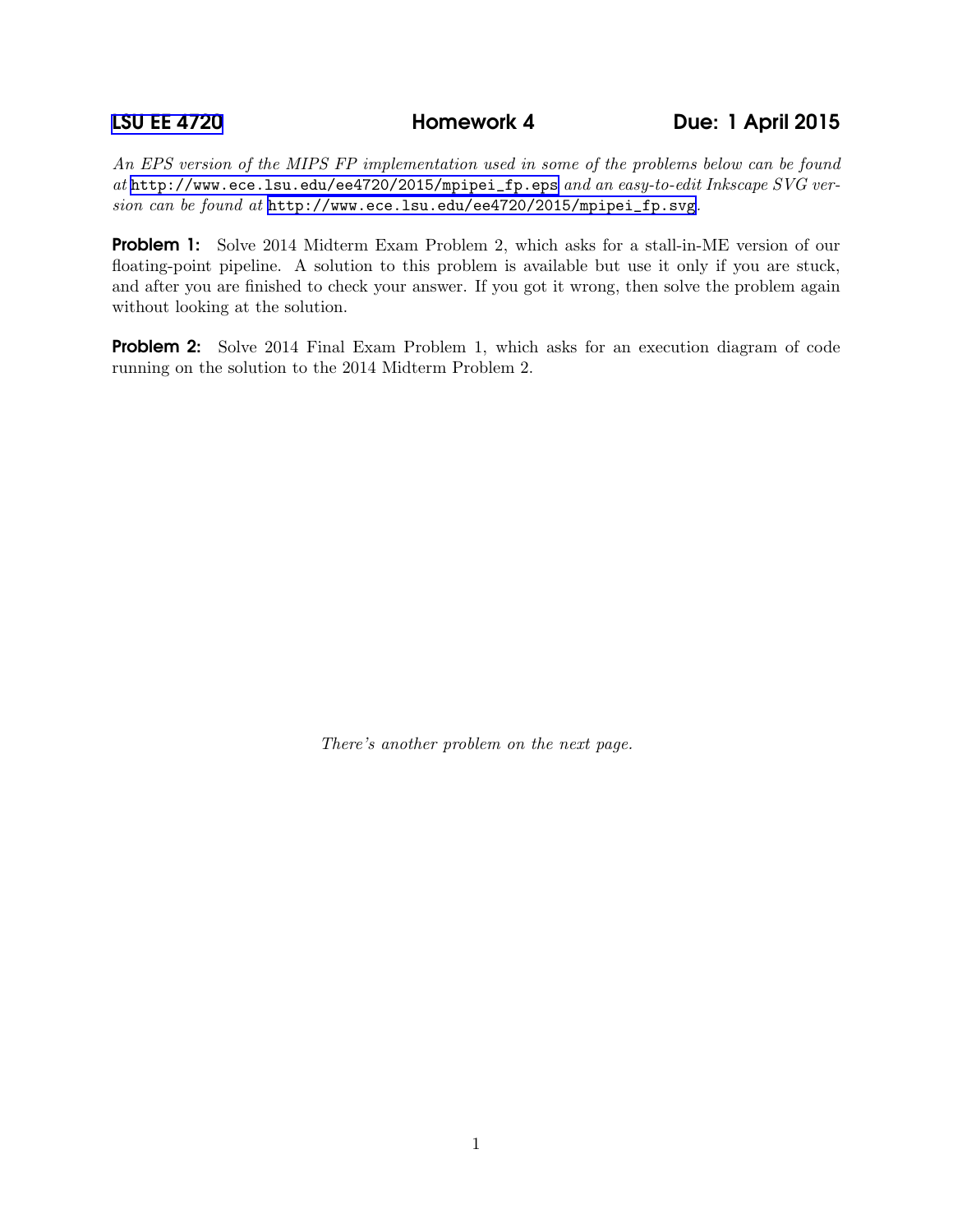**Problem 3:** In the FP implementation on the next page (which is the same as the one used in class) an add.s instruction can stall due to an earlier mul.s, see the example below.

# Execution of code on the illustrated implementation. # Cycle 0 1 2 3 4 5 6 7 8 9 mul.s f0, f1, f2 IF ID M1 M2 M3 M4 M5 M6 WF add.s f6, f7, f8 IF ID A1 A2 A3 A4 WF add.s f3, f4, f5 IF ID -> A1 A2 A3 A4 WF and  $r6$ ,  $r7$ ,  $r8$  IF  $\rightarrow$  ID EX ME WB

To avoid the stall consider the  $fpa-4/6$  design in which an **add.s** instruction that would stall taking the usual route instead enters the FP pipeline at the M1 unit. Assume that the M1 unit's control signal (not shown and not part of the problem) will command it to pass the values at its inputs to its outputs unchanged when it is carrying add.s operands. Then at the appropriate time it crosses over to A1 and continues through the remaining adder stages. An add.s not facing a WF structural hazard stall would go from ID to A1, as in the usual design. See the execution below.

```
# Desired execution on the fpa-4/6 implementation.
# Cycle 0 1 2 3 4 5 6 7 8 9 10
mul.s f0, f1, f2 IF ID M1 M2 M3 M4 M5 M6 WF
add.s f6, f7, f8 IF ID A1 A2 A3 A4 WF \qquad # Uses 4-stage (normal) path.
add.s f3, f4, f5 IF ID M1 M2 A1 A2 A3 A4 WF # Uses 6-stage (M1 M2..) path.
and r6, r7, r8 IF ID EX ME WB
```
(*a*) Modify the pipeline to implement fpa-4/6.

- Show the datapath for the operands crossing from the multiply to the add unit.
- Show the control logic. The control logic should only send add.s into M1 if it would stall taking the usual route.
- The control logic should include the we, fd, and xw signals, and signals for any multiplexors that you add.
- As always, pay attention to cost and critical path.

(*b*) In the code fragment above the add.s f3 goes from ID to M1. If it had gone from ID to M2 it would have still avoided the WF hazard and it also would have finished one cycle earlier. Consider an fpa- $4/5/6$  design in which an add.s can start at A1, M2, or M1, using the first one that avoids a stall. Provide a code example that would finish sooner on an fpa-4/5/6 design than on an fpa-4/6 design. *Hint: A correct answer can add just one more instruction to the code fragment above.*

(*c*) Is the fpa-4/5/6 design better than the fpa-4/6 design? Justify your answer using reasonable cost estimates and made-up properties of typical user programs. Either yes or no is correct, credit will be given for the justification.